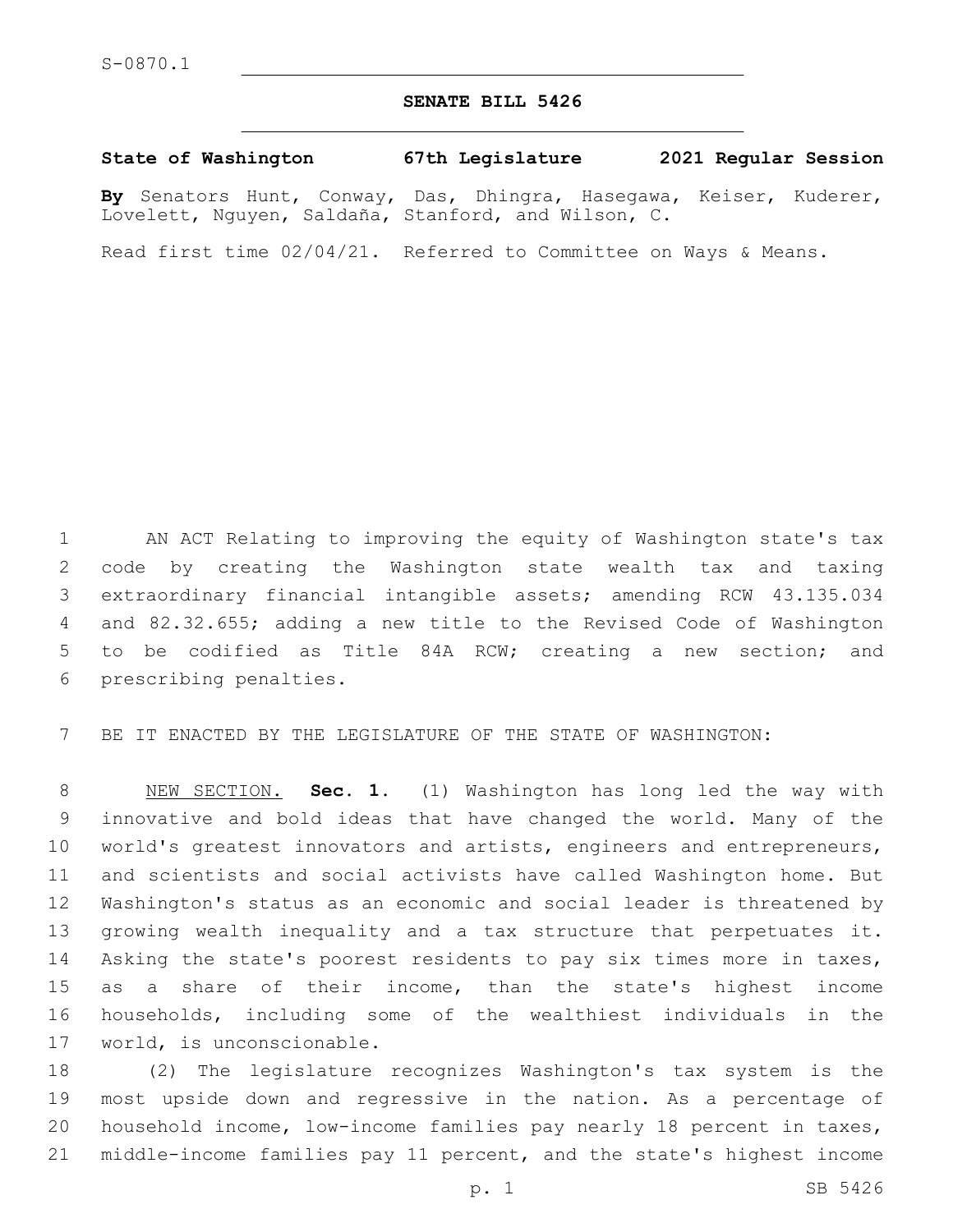households pay three percent or less. Washington's overreliance on low-income and middle-income families to pay for education, child care, public health, housing, public safety, and other vital government programs and functions is simply not sustainable. The legislature finds that building a tax system that is fair, balanced, and works for everyone is imperative for the long-term economic growth of our state. Washington's wealthiest residents can and should share more equitably in the responsibility of funding these key 9 community programs alongside their neighbors.

 (3) Washington's inequitable tax code is particularly egregious 11 when you consider the size of the wealth gap in the United States, and in Washington state specifically. According to Forbes, nine of the world's wealthiest people reside in Washington state, and their individual wealth ranges from \$2,700,000,000 to \$179,000,000,000. The Washington state department of revenue estimates that there are 100 taxpayers with wealth in excess of \$1,000,000,000 who reside in Washington state. By comparison, median household wealth, or net worth, in the United States is \$64,000. The disparity between white households and Black and Latino households shows an even wider wealth gap. Whereas the median wealth for white families is \$116,800, it is just \$1,700 for Black families and \$2,000 for Latino families. Wealth has shifted dramatically in the United States, and we now have the 23 biggest wealth gap in 50 years.

 (4) The legislature further finds that over the last nine months 25 of the coronavirus pandemic, the stock market has reached a record high and the cumulative wealth of the nation's billionaires has increased by \$1,000,000,000,000. At the same time, small businesses are struggling to keep their doors open and families across this state and nation are struggling to keep a roof over their head and 30 food on the table.

 (5) Therefore, the legislature intends to disrupt the long- standing systemic inequities in our tax code laid bare by the coronavirus pandemic as we recover, rebuild, and transform 34 Washington's economy.

 (6) The Washington state wealth tax is created by narrowing the existing tax preference that exempts all intangible property and assesses a modest one percent tax only on financial intangible assets, such as publicly traded options, futures contracts, and stocks and bonds. The first \$1,000,000,000 of assessed value is 40 exempt from the Washington state wealth tax.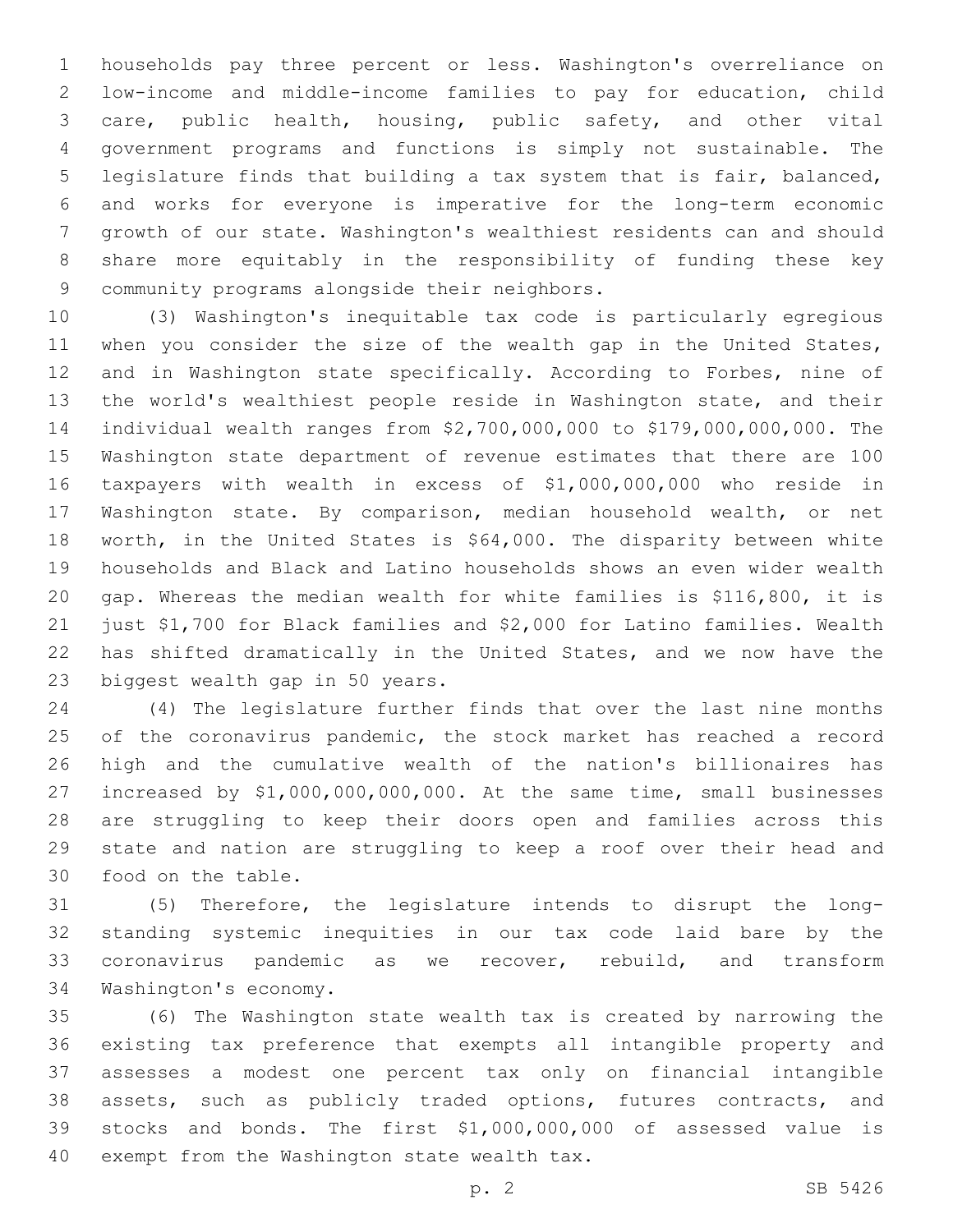(7) The legislature further intends to achieve equity by using revenues generated by the Washington state wealth tax to offer credits against taxes paid disproportionately by low-income and middle-income families and small start-up and low-margin businesses.

 (8) Finally, the legislature intends to invest the revenues generated by the Washington state wealth tax to fund other critical services, such as education, child care, public health, housing, and public safety. The legislature finds that if Washington state wants to continue its role as a global leader and attract, retain, and grow the most innovative, creative, and talented residents in the world, it must fund community investments and ensure that our state is a place where every resident has a fair and equitable chance to not 13 only survive, but thrive.

 NEW SECTION. **Sec. 2.** DEFINITIONS. The definitions in this section apply throughout this chapter unless the context clearly requires otherwise.

 (1) "Artificial person" means a corporation; limited liability company; limited liability partnership, limited partnership, joint venture, or any other kind of partnership; association; business 20 trust or any other trust; estate; association; or any other 21 organization.

 (2) "Cash and cash equivalents" means currency and short-term, highly liquid investments that are readily convertible to known 24 amounts of cash. "Cash and cash equivalents" includes money on hand, certificates of deposit, checking account deposits, savings account 26 deposits, money market funds, cryptocurrency, and similar assets.

(3) "Day" means a calendar day or any portion of a calendar day.

(4) "Department" means the department of revenue.

(5) "Domicile" means:29

 (a) The same as in RCW 72.36.035, for purposes of a natural 31 person; and

32 (b) For purposes of an artificial person:

 (i) For a business, the principal place from which the business 34 is directed or managed; and

 (ii) For artificial persons other than businesses, the place 36 where the entity was organized.

 (6) "Fair market value" means the amount of money that a willing buyer would pay to a willing seller for property in an arms-length transaction if both parties were fully informed about all advantages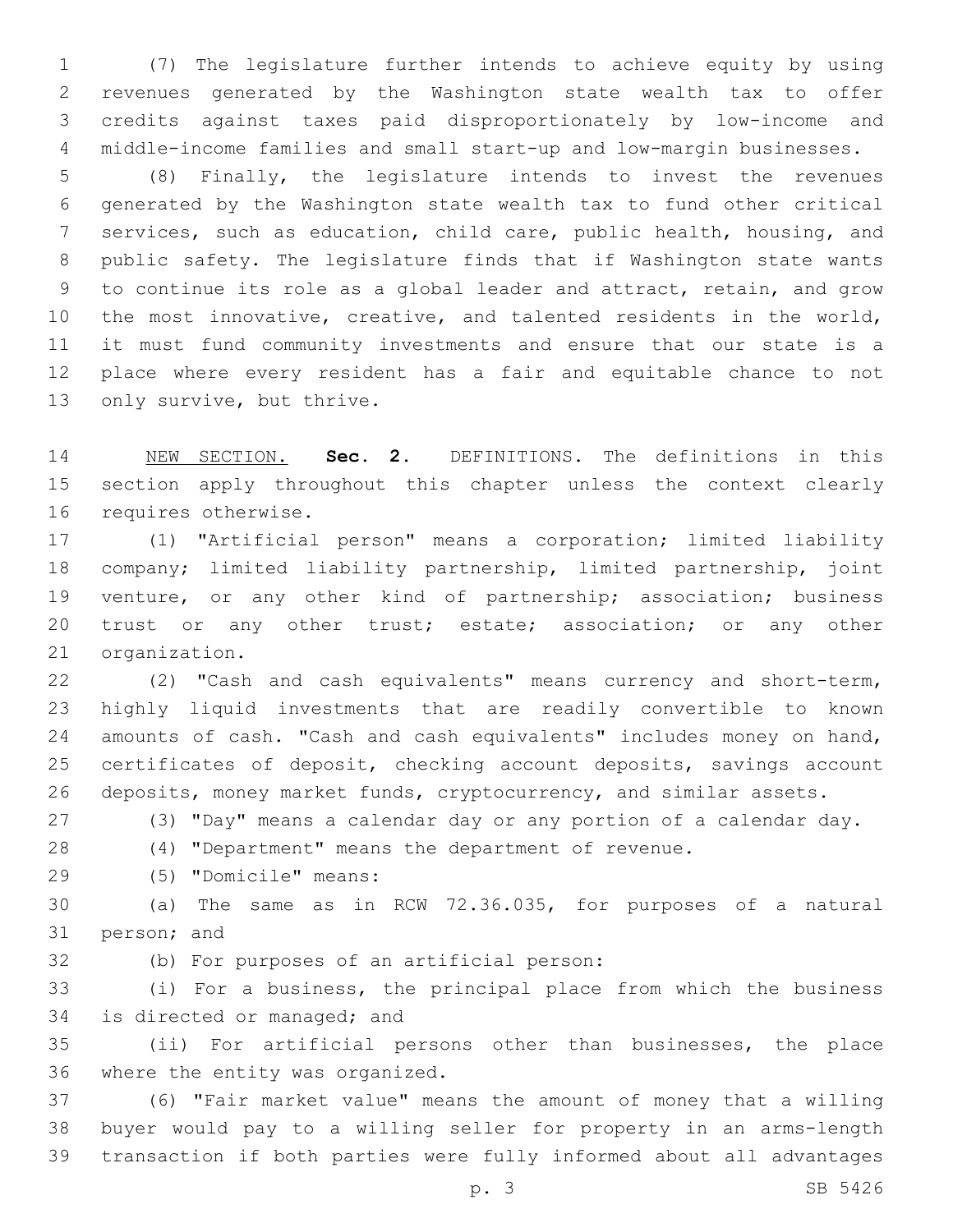and disadvantages of the property and neither party is acting under a 2 compulsion to enter into the transaction.

(7) "Financial intangible assets" means the following assets:

(a) Cash and cash equivalents;4

 (b) Financial investments such as annuities, bonds, treasury bills, mutual funds or index funds, stocks, publicly traded options, futures contracts, commodities contracts, put and call options, pension funds, mortgages and liabilities secured by real property, certificates of interest in gold and other precious metals or gems, 10 and other similar investments;

(c) Units of ownership in a subchapter K entity; and

12 (d) Similar intangible assets.

 (8) "Intangible assets" means both financial intangible assets 14 and nonfinancial intangible assets.

 (9) "Nonfinancial intangible assets" means all intangible property other than financial intangible assets, such as trademarks, trade names, brand names, patents, copyrights, trade secrets, licenses, permits, core deposits of financial institutions, noncompete agreements, customer lists, patient lists, favorable contracts, favorable financing agreements, reputation, exceptional management, prestige, good name, integrity of a business, private nongovernmental personal service contracts, and private nongovernmental athletic or sports franchises or agreements.

(10) "Person" means any natural person or artificial person.

 (11) "Subchapter K entity" means a partnership, including a limited partnership, limited liability partnership, limited liability limited partnership, limited liability company, joint venture, or any other entity subject to subchapter K of the internal revenue code, 26 U.S.C. Secs. 701 through 761, including a single member limited 30 liability company.

 (12) "Tax year" means the calendar year immediately preceding the year in which the tax under this chapter is due and payable to the 33 department.

 (13) "Taxable worldwide wealth" means a person's worldwide wealth, excluding the fair market value of any intangible property 36 exempt from the tax imposed under this chapter.

(14) "Washington resident" or "resident" means the following:

 (a) Any artificial person domiciled in this state at any time 39 during the tax year; or

(b) A natural person:40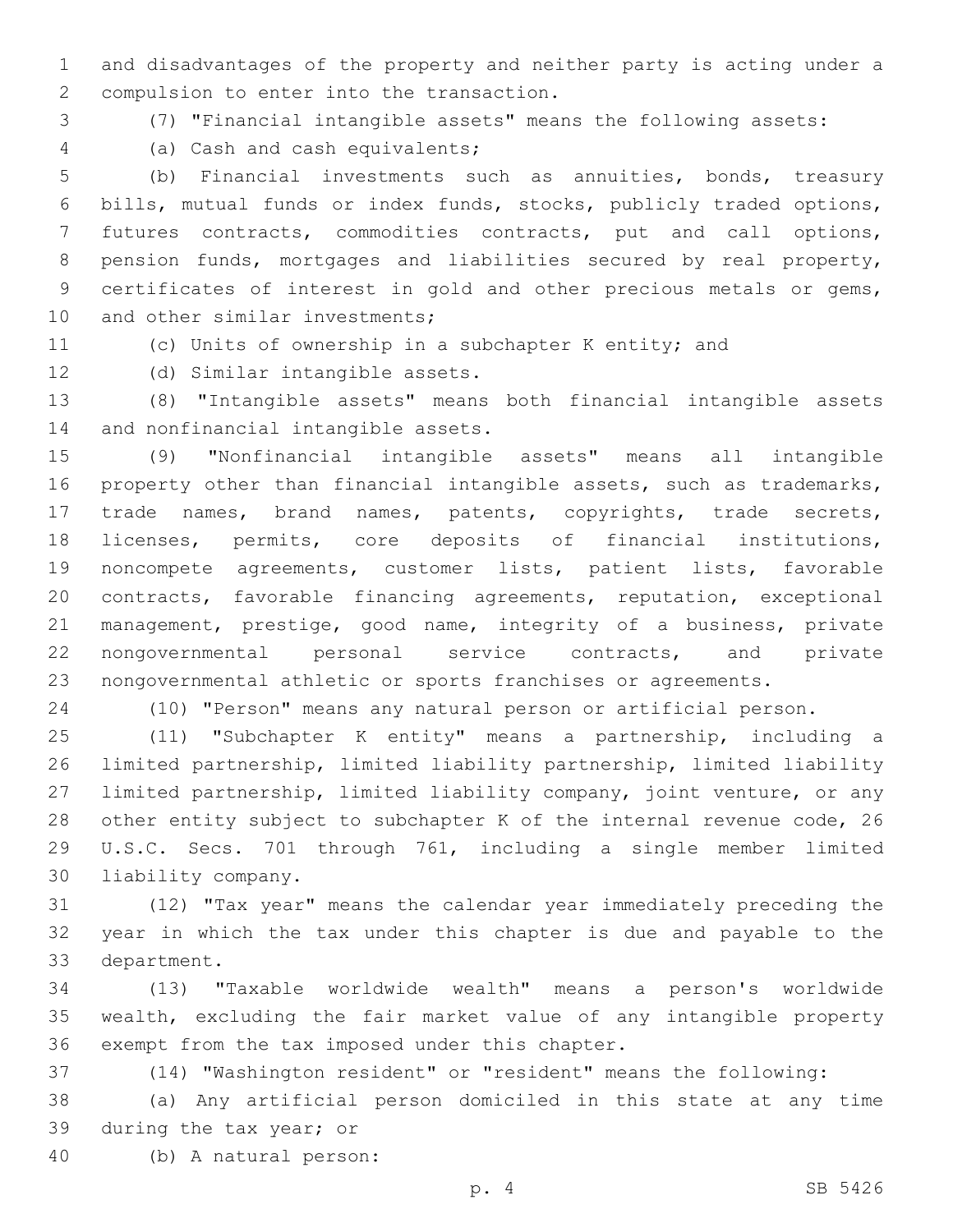(i) Who is domiciled in this state at any time during the tax year, unless that person (A) maintained no permanent place of abode in this state during the entire tax year, (B) maintained a permanent place of abode outside of this state during the entire tax year, and (C) spent in the aggregate not more than 30 days of the tax year in 6 this state; or

 (ii) Who is not domiciled in this state during the tax year, but maintained a place of abode and was physically present in this state 9 for more than 183 days during the tax year.

 (15)(a) "Worldwide wealth" means the fair market value of all intangible assets, or portion thereof, owned or controlled by a 12 resident.

13 (b) For purposes of this subsection:

 (i) "Control" means a person possesses, directly or indirectly, 15 alone or with one or more close associates, more than 50 percent of the power to sell or otherwise dispose of intangible assets.

 (ii) "Close associates" means natural persons who are in close association with another natural person by reason of a family, 19 marital, personal, or business relationship.

(iii) "Own" includes both legal and beneficial ownership.

 NEW SECTION. **Sec. 3.** TAX IMPOSED. (1) Beginning January 1, 2022, for taxes due in 2023, a wealth tax is imposed on each Washington resident. The wealth tax equals one percent multiplied by a resident's taxable worldwide wealth.

 (2) The tax imposed under this section applies to a resident's taxable worldwide wealth as of December 31st of the tax year.

 NEW SECTION. **Sec. 4.** WHEN TAXES AND TAX RETURNS ARE DUE. (1)(a) Except as otherwise provided in this section or RCW 82.32.080, each resident owing tax under this chapter must file, on forms prescribed by the department, a return with the department on or before October 15th each year reporting that person's taxable worldwide wealth for the immediate preceding calendar year, and such other information the department determines necessary to administer the tax imposed under this chapter.

 (b)(i) Except as provided in (b)(ii) of this subsection (1), returns and all supporting documents must be filed electronically using the department's online tax filing service or other method of electronic reporting as the department may authorize.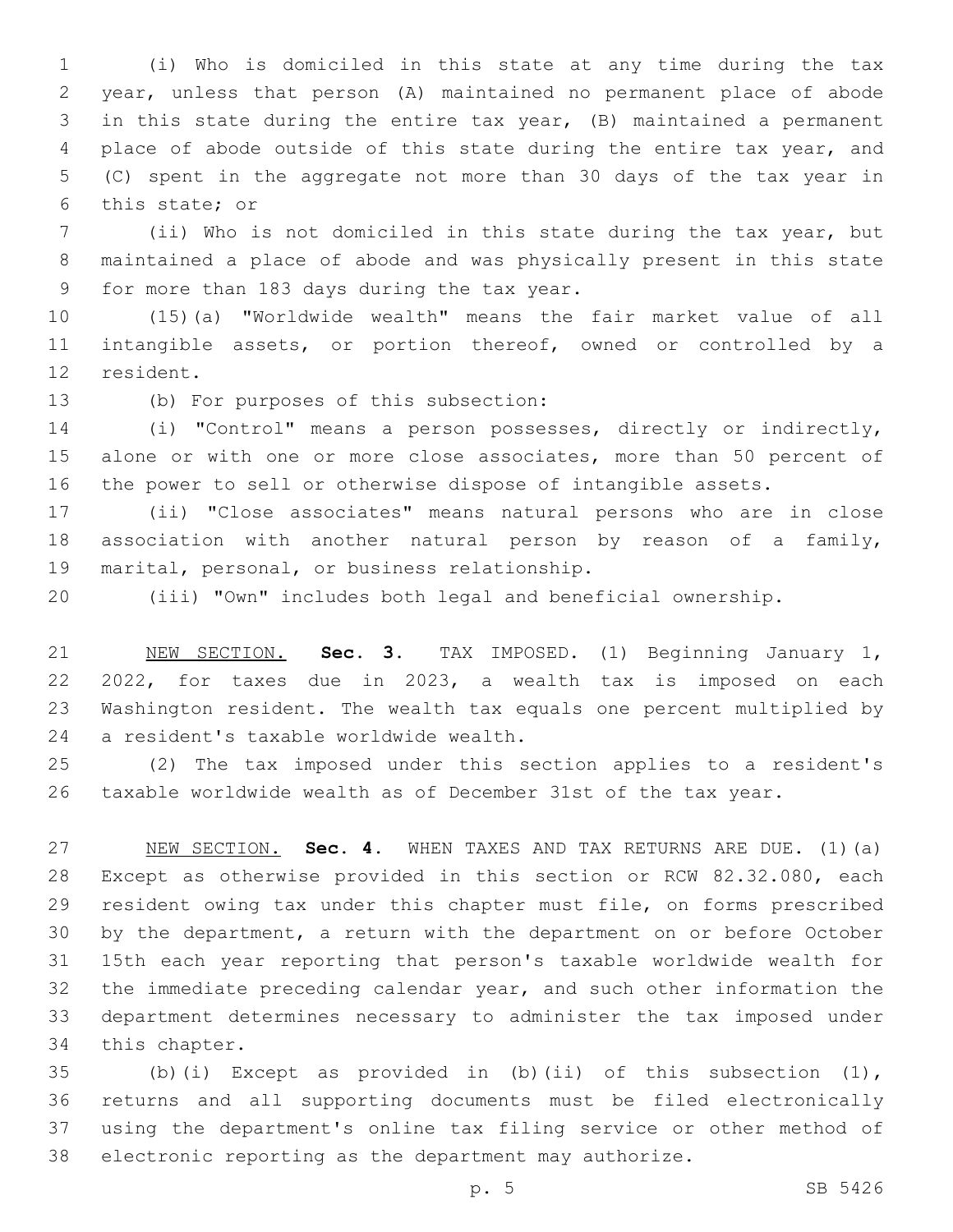(ii) The department may waive the electronic filing requirement in this subsection for good cause as provided in RCW 82.32.080.

 (2) Spouses and domestic partners must jointly file returns 4 required under this section.

 (3) Each resident required to file a return under this section must, without assessment, notice, or demand, pay any tax due under this chapter to the department on or before the due date of the return, regardless of any filing extension granted by the department. The tax must be paid by electronic funds transfer as defined in RCW 82.32.085 or by other forms of electronic payment as may be authorized by the department. The department may waive the electronic payment requirement for good cause as provided in RCW 82.32.080. If 13 any tax due under this chapter is not paid by the due date, interest and penalties as provided in chapter 82.32 RCW apply to the 15 deficiency.

 (4)(a) If any return due under subsection (1) of this section is not filed with the department by the due date or any extension granted by the department, the department must assess a penalty in the amount of five percent of the tax due for the tax year covered by the return for each month or portion of a month that the return remains unfiled. The total penalty assessed under this subsection may not exceed 25 percent of the tax due for the tax year covered by the delinquent return. The penalty under this subsection is in addition to any penalties assessed for the late payment of any tax due on the 25 return.

 (b) The department must waive the penalty imposed under this 27 subsection if:

 (i) The department is persuaded that the person's failure to file the return by the due date was due to circumstances beyond the 30 person's control; or

 (ii) The person has not been delinquent in filing any return due under this section during the preceding five calendar years.

 NEW SECTION. **Sec. 5.** ADMINISTRATIVE PROVISIONS. (1) Except as otherwise provided by law and to the extent not inconsistent with the provisions of this chapter, chapter 82.32 RCW applies to the administration of taxes imposed under this chapter.

 (2) The department may adopt any rules it considers useful in 38 administering the tax under this chapter.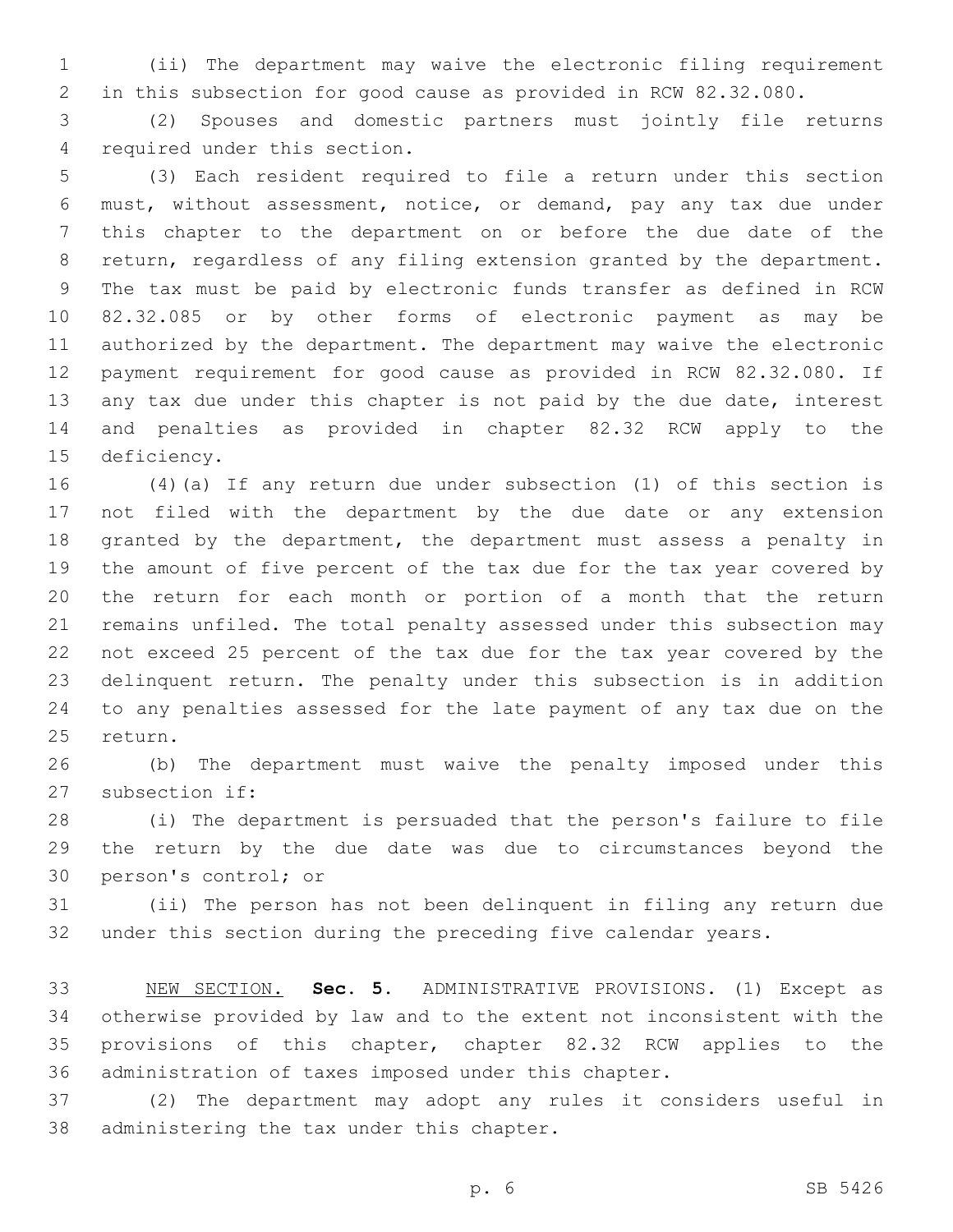NEW SECTION. **Sec. 6.** EXEMPTIONS. Exemptions from the tax imposed under section 3 of this act are provided for:

 (1) Up to \$1,000,000,000 of a resident's financial intangible assets. Only one such exemption may be claimed on a jointly filed 5 return required under section 4 of this act;

(2) Nonfinancial intangible assets;6

 (3) Worldwide wealth of artificial persons. However, the exemption provided in this subsection (3) does not apply to any financial intangible assets included in a natural person's worldwide 10 wealth;

 (4) Any obligations or evidences of debt of the United States and obligations of United States government agencies and corporations established by acts of the congress of the United States to the extent required by federal law to be exempt from taxation by the 15 states;

 (5) Any obligations or evidences of debt of the state of Washington and its political subdivisions and agencies, and instrumentalities of the state of Washington and its political 19 subdivisions, which include municipal bonds;

 (6) Any stock of the federal reserve bank, the government national mortgage association, the federal national mortgage association, and other corporations and associations established by 23 acts of the congress of the United States; and

 (7) Any property subject to ad valorem taxation under RCW 25 84.36.005.

 NEW SECTION. **Sec. 7.** CREDIT FOR SIMILAR WEALTH TAX PAID TO ANOTHER STATE. (1) Except as provided in subsection (2) of this section, a person subject to tax under this chapter is allowed a credit against the tax otherwise due under this chapter equal to the amount of any similar wealth tax legally imposed on, and paid by, the person to another state for the same tax year on financial intangible assets subject to tax under this chapter. Credit under this section may not exceed the tax otherwise due under this chapter and may not be carried forward or backward to another tax year. Unused credit is not refundable.

(2) No credit may be claimed under this section if:

 (a) The other state does not provide a substantially similar 38 credit against its wealth tax; or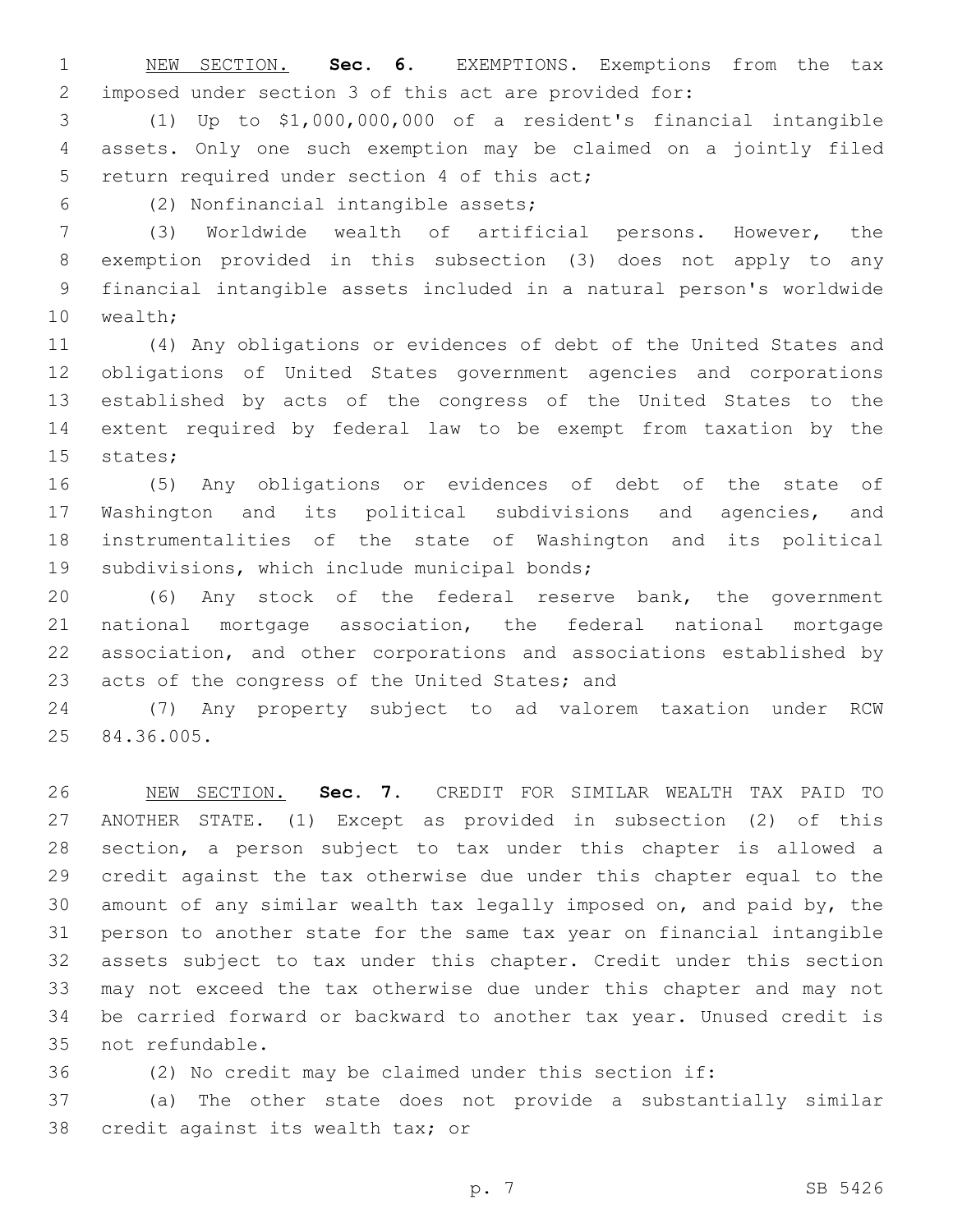(b) The taxpayer was domiciled in this state for a greater amount of time than in the other state during the tax year.

 (3) For purposes of this section, a similar wealth tax does not include an estate tax, inheritance tax, net income tax, gross receipts tax, other business activity tax, or similar tax.

 (4) For purposes of this section, "state" has the same meaning as 7 in RCW 82.04.462.

 NEW SECTION. **Sec. 8.** TAX REVENUES TO BE DEPOSITED INTO THE GENERAL FUND. All revenues collected under this chapter must be deposited into the state general fund.

 NEW SECTION. **Sec. 9.** RULE OF CONSTRUCTION. The legislature intends that any provision of this chapter that is found to be ambiguous by a court of competent jurisdiction or administrative 14 agency be construed in favor of application of the tax, notwithstanding any contrary common law rule of statutory construction.

 NEW SECTION. **Sec. 10.** TITLE 84 RCW INAPPLICABLE TO WEALTH TAX. None of the provisions of Title 84 RCW apply to this chapter.

 **Sec. 11.** RCW 43.135.034 and 2020 c 218 s 4 are each amended to read as follows:20

 (1)(a) Any action or combination of actions by the legislature that raises taxes may be taken only if approved by a two-thirds vote in both the house of representatives and the senate. Pursuant to the referendum power set forth in Article II, section 1(b) of the state Constitution, tax increases may be referred to the voters for their 26 approval or rejection at an election.

 (b) For the purposes of this chapter, "raises taxes" means any action or combination of actions by the state legislature that increases state tax revenue deposited in any fund, budget, or account, regardless of whether the revenues are deposited into the 31 general fund.

 (2) ((The state or any political subdivision)) Political subdivisions of the state may not impose any tax on intangible property listed in RCW 84.36.070 as that statute exists on January 1, 35 1993.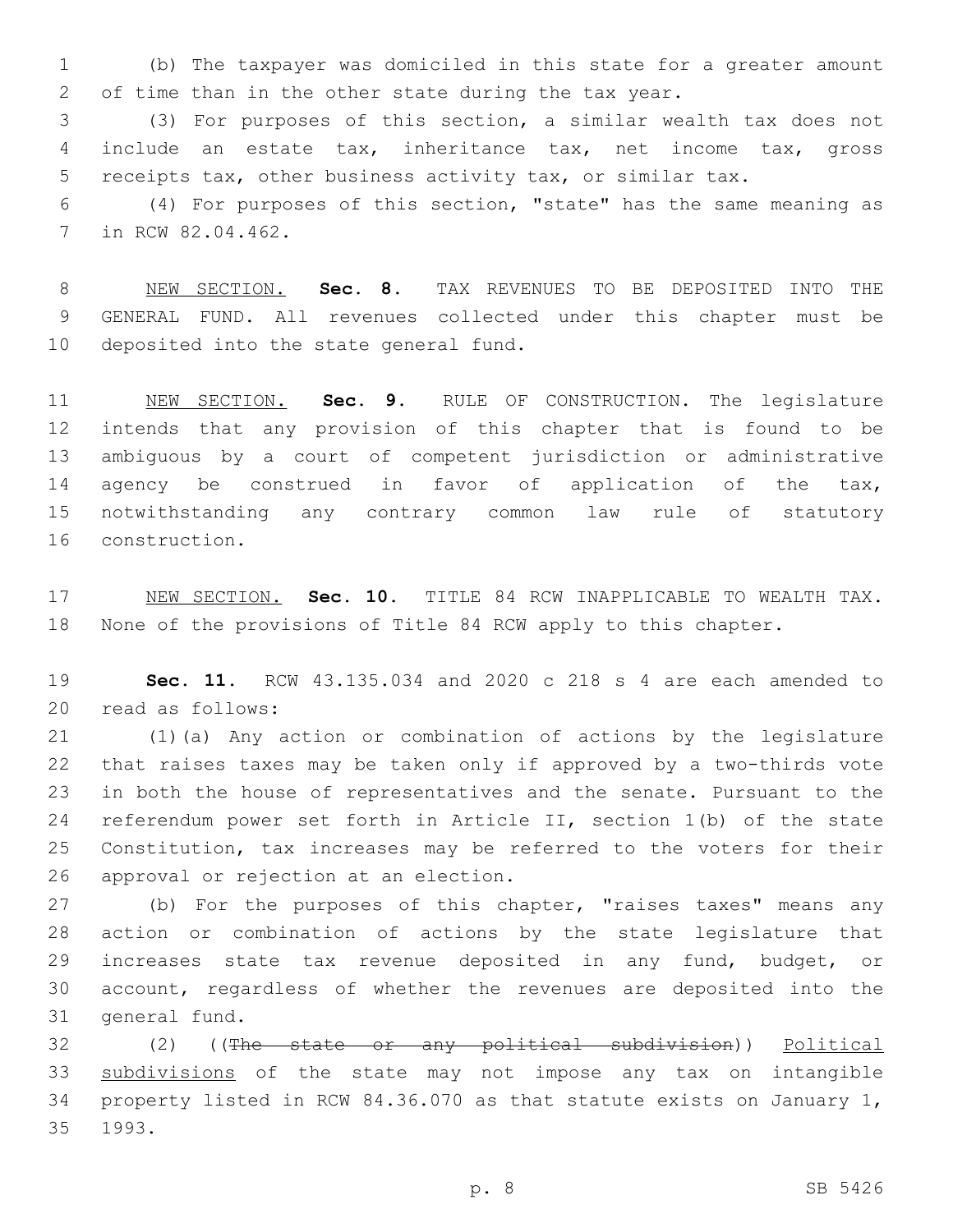**Sec. 12.** RCW 82.32.655 and 2010 1st sp.s. c 23 s 201 are each 2 amended to read as follows:

 (1) It is the legislature's intent to require all taxpayers to pay their fair share of taxes. To accomplish this purpose, it is the legislature's intent to stop transactions or arrangements that are 6 designed to unfairly avoid taxes.

 (2) The department must disregard, for tax purposes, the tax avoidance transactions or arrangements that are described in subsection (3) of this section. The department must deny the tax benefit that would otherwise result from the tax avoidance transaction or arrangement. In determining whether the department must disregard a transaction or arrangement described under subsection (3) of this section, the department may consider:

 (a) Whether an arrangement or transaction changes in a meaningful way, apart from its tax effects, the economic positions of the participants in the arrangement when considered as a whole;

 (b) Whether substantial nontax reasons exist for entering into an 18 arrangement or transaction;

 (c) Whether an arrangement or transaction is a reasonable means 20 of accomplishing a substantial nontax purpose;

 (d) An entities' relative contributions to the work that 22 generates income;

23 (e) The location where work is performed; and

24 (f) Other relevant factors.

 (3) This section applies only to the following transactions or 26 arrangements:

 (a) Arrangements that are, in form, a joint venture or similar arrangement between a construction contractor and the owner or developer of a construction project but that are, in substance, substantially guaranteed payments for the purchase of construction services characterized by a failure of the parties' agreement to provide for the contractor to share substantial profits and bear 33 significant risk of loss in the venture;

 (b) Arrangements through which a taxpayer attempts to avoid tax under chapter 82.04 RCW by disguising income received, or otherwise avoiding tax on income, from a person that is not affiliated with the taxpayer from business activities that would be taxable in Washington by moving that income to another entity that would not be taxable in Washington; ((and))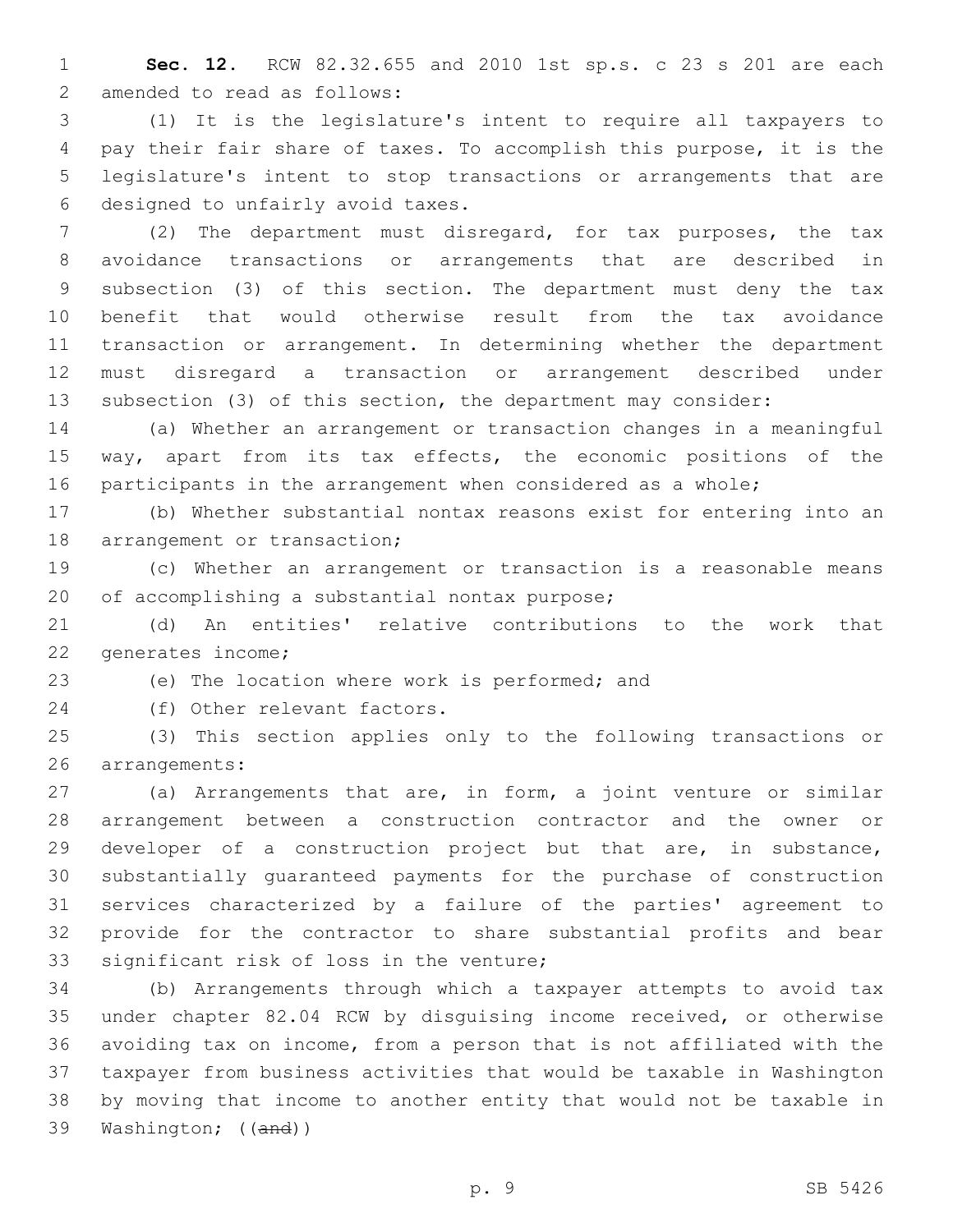(c) Arrangements through which a taxpayer attempts to avoid tax under chapter 82.08 or 82.12 RCW by engaging in a transaction to disguise its purchase or use of tangible personal property by vesting legal title or other ownership interest in another entity over which the taxpayer exercises control in such a manner as to effectively retain control of the tangible personal property; and

 (d) Arrangements through which a taxpayer attempts to avoid tax under chapter 84A.--- RCW (the new chapter created in section 15 of 9 this act) through intentional deception, such as by concealing assets 10 or evidence of the location of the taxpayer's domicile in this state, by transferring assets prior to December 31st when the taxpayer 12 effectively retained control of the assets, or by effectively 13 converting taxable assets into nontaxable assets prior to December 31st when the taxpayer engages in a substantially offsetting 15 transaction.

 (4) In determining whether a transaction or arrangement comes within the scope of subsection (3) of this section, the department is not required to prove a taxpayer's subjective intent in engaging in 19 the transaction or arrangement.

 (5) The department must adopt rules to assist in determining whether a transaction or arrangement is within the scope of subsection (3) of this section. The adoption of a rule as required under this subsection is not a condition precedent for the department's exercise of the authority provided in this section. Any rules adopted under this section must include examples of transactions that the department will disregard for tax purposes.

 (6) This section does not affect the department's authority to apply any other remedies available under statutory or common law.

 (7) For purposes of this section, "affiliated" means under common control. "Control" means the possession, directly or indirectly, of 31 more than  $(\sqrt{f\text{ifty}})$  50 percent of the power to direct or cause the direction of the management and policies of a person, whether through the ownership of voting shares, by contract, or otherwise.

 NEW SECTION. **Sec. 13.** EXEMPTION FROM CERTAIN LAWS APPLICABLE TO NEW TAX PREFERENCES. The provisions of RCW 82.32.805 and 82.32.808 do not apply to this act.

 NEW SECTION. **Sec. 14.** SEVERABILITY CLAUSE. If any provision of this act or its application to any person or circumstance is held